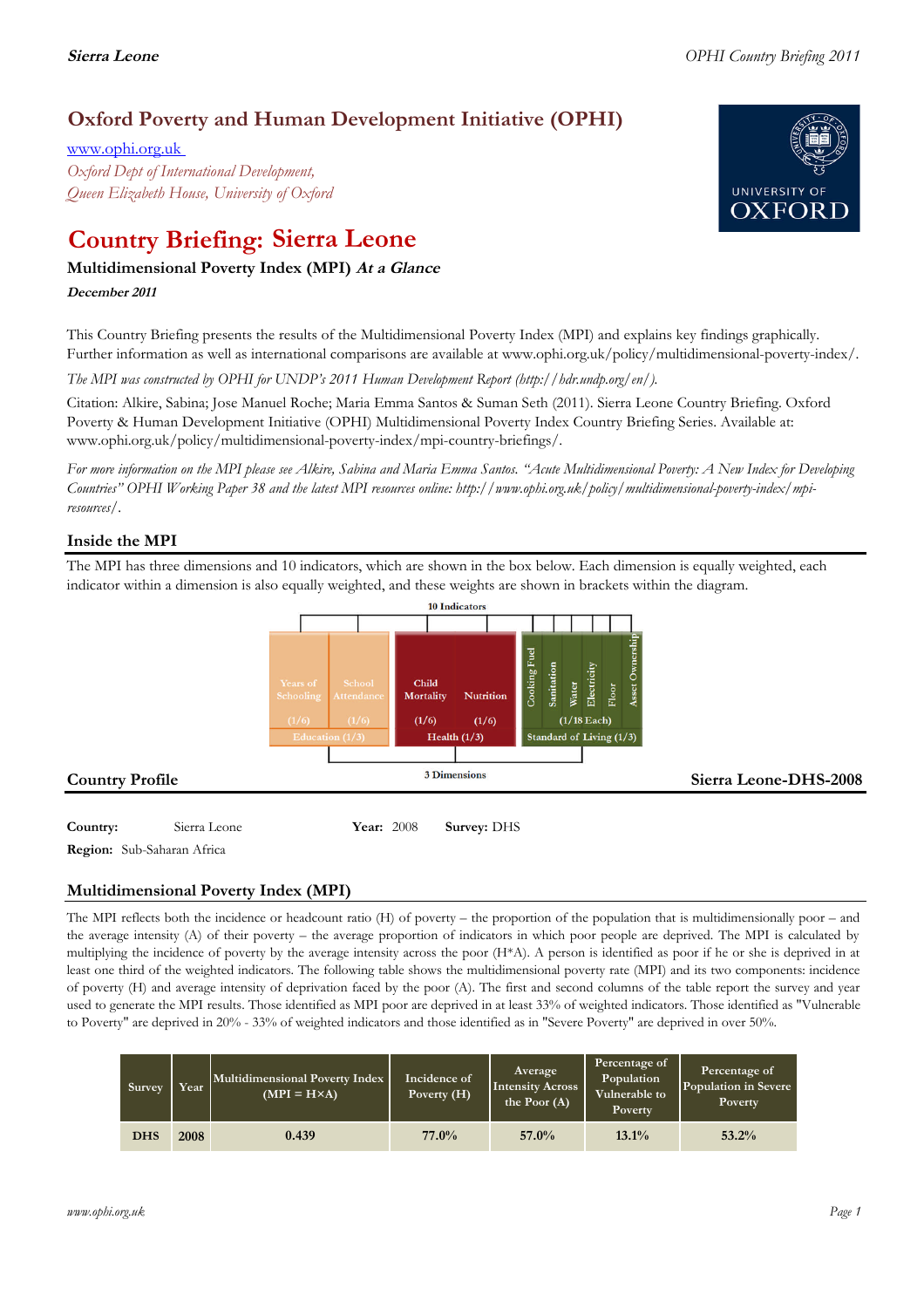### **Comparing the MPI with Other Poverty Measures**

Column chart A compares the poverty rate using the MPI with three other commonly used poverty measures. The height of the first column denotes the percentage of people who are MPI poor (also called the incidence or headcount ratio). The second and third columns denote the percentages of people who are poor according to the \$1.25 a day income poverty line and \$2.00 a day line, respectively. The final column denotes the percentage of people who are poor according to the national income poverty line. The table on the right-hand side reports various descriptive statistics for the country. The statistics shaded in khaki/olive are taken from the year closest to the year of the survey used to calculate the MPI. The year is provided below each column in chart A.



|                                        |              | Summary                                                                                                                                                    |          |  |  |
|----------------------------------------|--------------|------------------------------------------------------------------------------------------------------------------------------------------------------------|----------|--|--|
| erty Measures                          |              | Multidimensional Poverty Index<br>0.439                                                                                                                    |          |  |  |
|                                        |              | Percentage of MPI Poor (H)                                                                                                                                 |          |  |  |
| 76.1%                                  |              | Average Intensity of Deprivation (A)                                                                                                                       | $57.0\%$ |  |  |
|                                        | 66.4%        |                                                                                                                                                            |          |  |  |
|                                        |              | Percentage of Income Poor $(\$1.25 \text{ a day})^{\ddagger}$                                                                                              | $53.4\%$ |  |  |
|                                        |              | Percentage of Income Poor (\$2.00 a day) <sup>‡</sup>                                                                                                      | $76.1\%$ |  |  |
|                                        |              | Percentage of Poor (National Poverty Line) <sup>#</sup>                                                                                                    | 66.4%    |  |  |
|                                        |              |                                                                                                                                                            |          |  |  |
|                                        |              | Human Development Index 2011*                                                                                                                              | 0.336    |  |  |
| US\$2 a day<br><b>National Poverty</b> |              | $HDI$ rank*                                                                                                                                                | 180      |  |  |
| 2003                                   | Line<br>2003 | $HDI category*$                                                                                                                                            | Low      |  |  |
| <b>⁄Ieasure</b>                        |              | $\pm$ The World Bank (2011). "World Development Indicators." Washington, DC.<br>* UNDP (2011). "Human Development Report", Statistical Table 1 . New York. |          |  |  |

population figures and numbers of MPI poor people, consult the tables on OPHI's .<br>://www.ophi.org.uk/policy/multidimensional-poverty-index/

### **Comparing the MPI with Other Poverty Measures**

Column chart B shows the percentage of people who are MPI poor (also called the incidence or headcount) in the 109 developing countries analysed. The column denoting this country is dark, with other countries shown in light grey. The dark dots denote the percentage of people who are income poor according to the \$1.25 a day poverty line in each country. The graph above tells you the year this data comes from. Dots are only shown where the income data available is within three years of the MPI survey year.



**B. Headcounts of MPI Poor and \$1.25/day Poor**

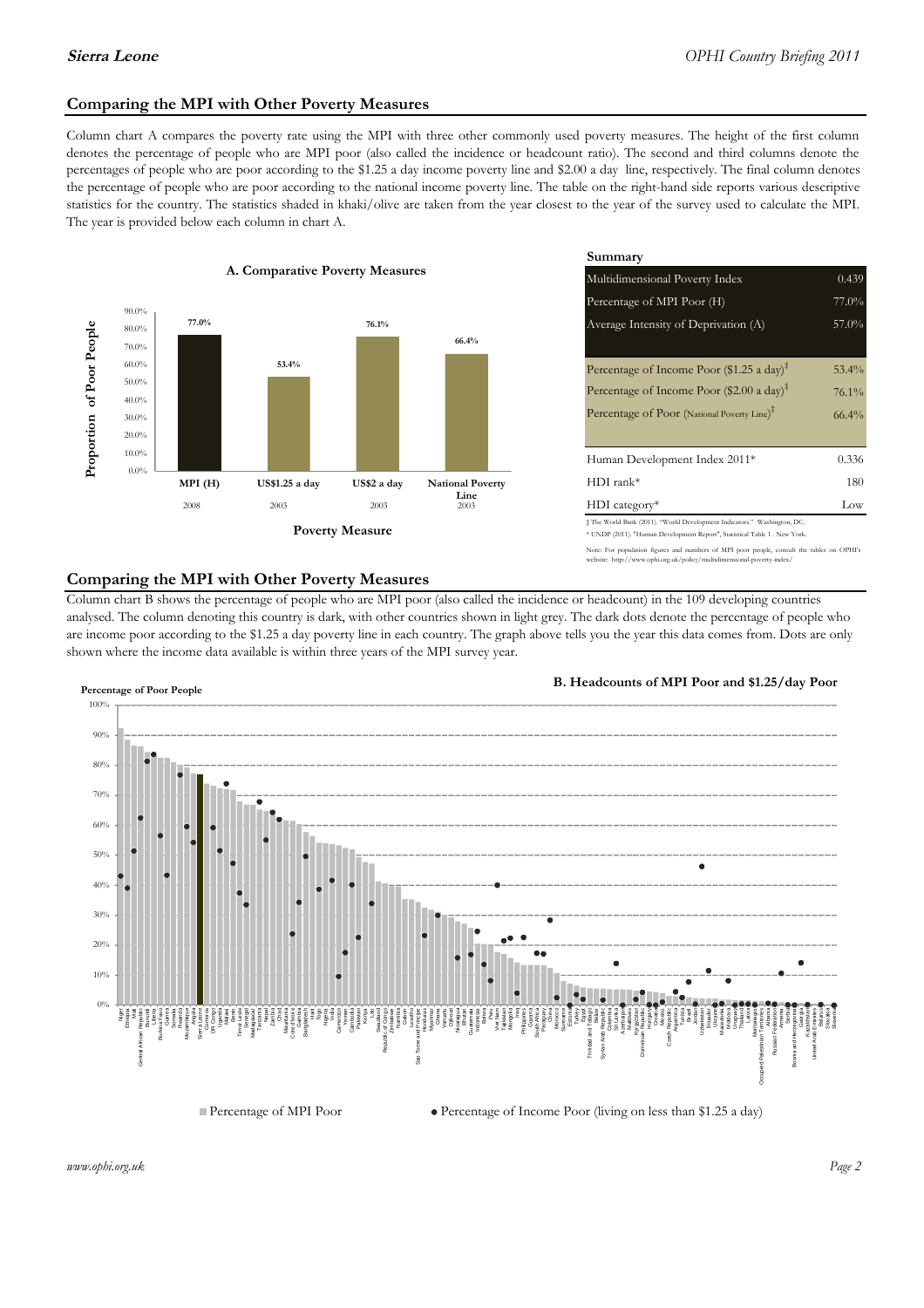### **Incidence of Deprivation in Each of the MPI Indicators**

The MPI uses 10 indicators to measure poverty in three dimensions: education, health and living standards. The bar chart to the left reports the proportion of the population that is poor and deprived in each indicator. We do not include the deprivation of non-poor people. The spider diagram to the right compares the proportions of the population that are poor and deprived across different indicators. At the same time it compares the performance of rural areas and urban areas with that of the national aggregate. Patterns of deprivation may differ in rural and urban areas.





Sanitation

National **- Let** Urban **- 1** Rural

Drinking Water

**Electricity** 

### **Composition of the MPI**

The MPI can be broken down to see directly how much each indicator contributes to multidimensional poverty. The following figure shows the composition of the MPI using a pie chart. Each piece of the pie represents the percentage contribution of each indicator to the overall MPI of the country. The larger the slice of the pie chart, the bigger the weighted contribution of the indicator to overall poverty.

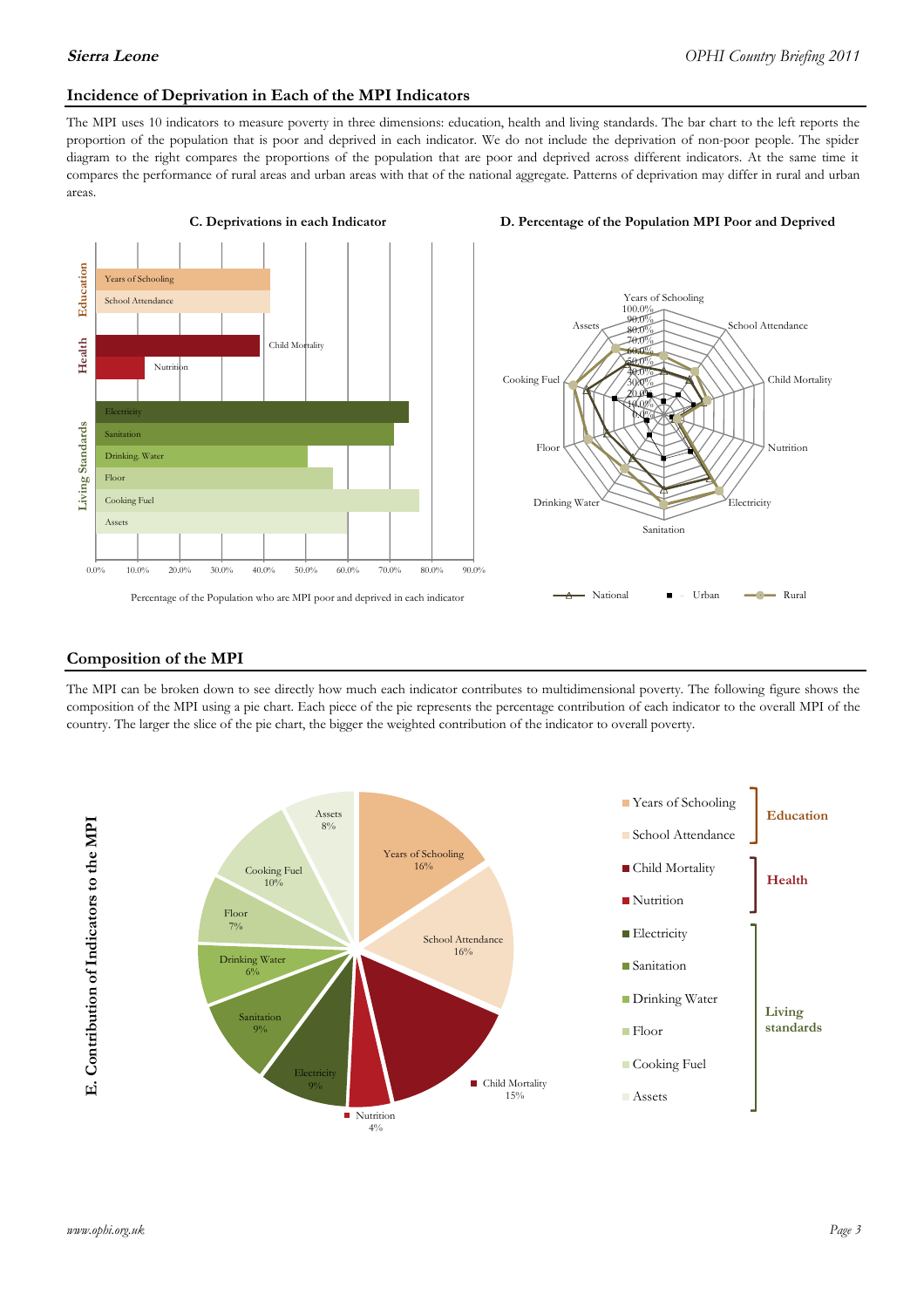### **Decomposition of MPI by Region**

The MPI can be decomposed by different population subgroups, then broken down by dimension, to show how the composition of poverty differs between different regions or groups. On the left-hand side of column chart F, the height of each of the three bars shows the level of MPI at the national level, for urban areas, and for rural areas, respectively. Inside each bar, different colours represent the contribution of different weighted indicators to the overall MPI. On the right-hand side of column chart F, the colours inside each bar denote the percentage contribution of each indicator to the overall MPI, and all bars add up to 100%. This enables an immediate visual comparison of the composition of poverty across regions.



### **F. Contribution of Indicators to the MPI at the National Level, for Urban Areas, and for Rural Areas**

### **Intensity of Multidimensional Poverty**

Recall that i) a person is considered poor if they are deprived in at least one third of the weighted indicators and ii) the intensity of poverty denotes the proportion of indicators in which they are deprived. A person who is deprived in 100% of the indicators has a greater intensity of poverty than someone deprived in 40%. The following figures show the percentage of MPI poor people who experience different intensities of poverty. The pie chart below breaks the poor population into seven groups based on the intensity of their poverty. For example, the first slice shows deprivation intensities of greater than 33% but strictly less than 40%. It shows the proportion of poor people whose intensity (the percentage of indicators in which they are deprived) falls into each group. The column chart H reports the proportion of the population in a country that is poor in that percentage of indicators or more. For example, the number over the 40% bar represents the percentage of people who are deprived in 40% or more indicators.



**G. Intensity of Deprivation Among MPI Poor**



Intensity of Poverty